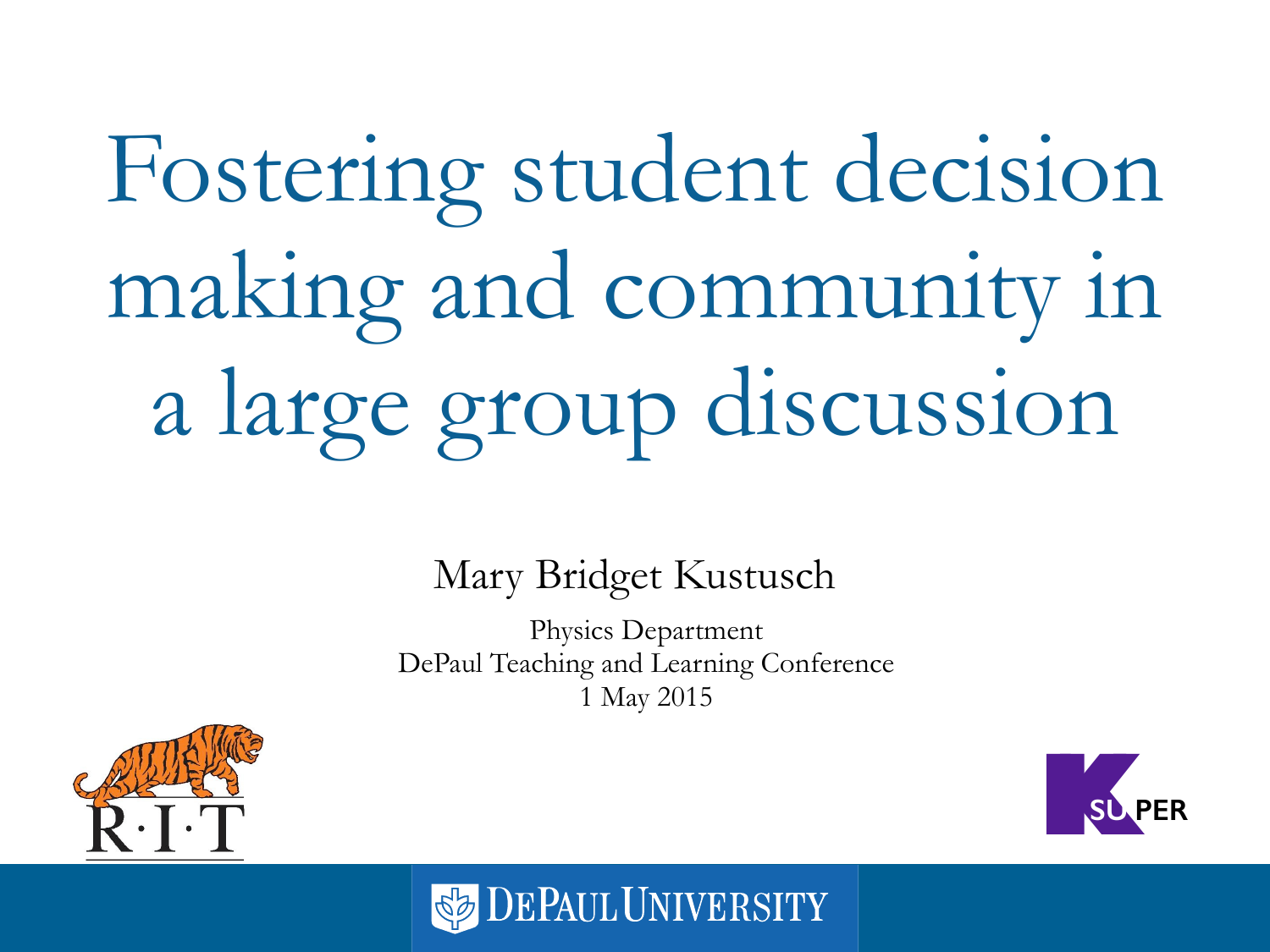# Project IMPRESS



DES **DEPAUL UNIVERSITY** GRAPHIC IDENTITY STANDARDS, *JANUARY <sup>2009</sup>* IGN ELEMENTS

the background color. When PMS color palettes

### **I**ntegrating **M**etacognitive **P**ractices and **R**esearch to **E**nsure **S**tudent **S**uccess

**Deaf & hard of hearing students** **First generation college students**

#### 1. Pre-enrollment Summer Program **1. Pre-enrollment Summer Program**

- 2. First-year Foundations Courses
- 3. Second-year Learning Assistant Program

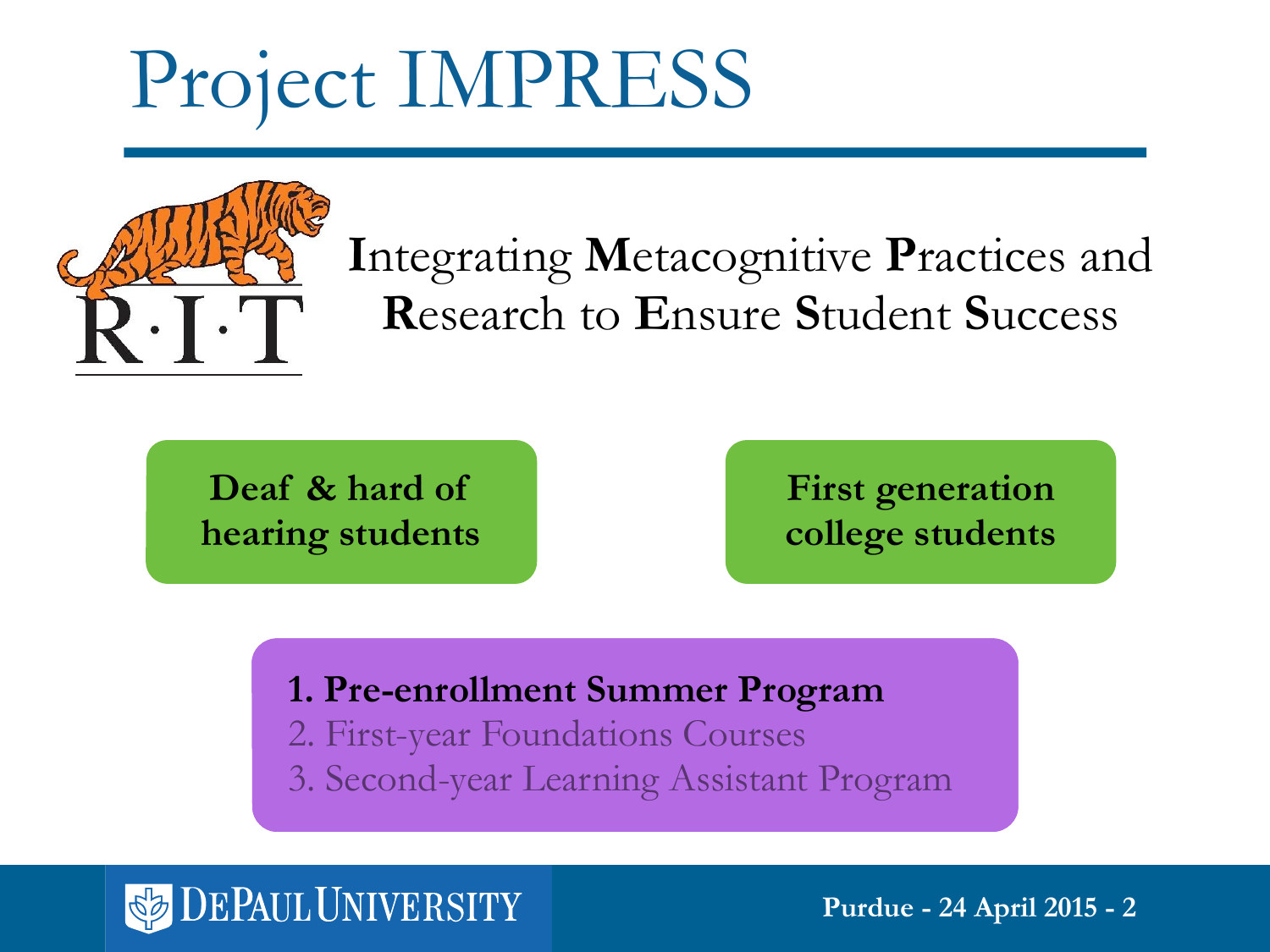# Under Represented Minorities (URMs) don't persist in STEM

DES **DEPAUL UNIVERSITY** GRAPHIC IDENTITY STANDARDS, *JANUARY <sup>2009</sup>* IGN ELEMENTS Need for better **community and support** (feeling like you don't fit in)

Need for better **metacognitive skills** and accurate self-assessment

### **Most transition programs focus on content knowledge and study habits**

Why?



the background color. When PMS color palettes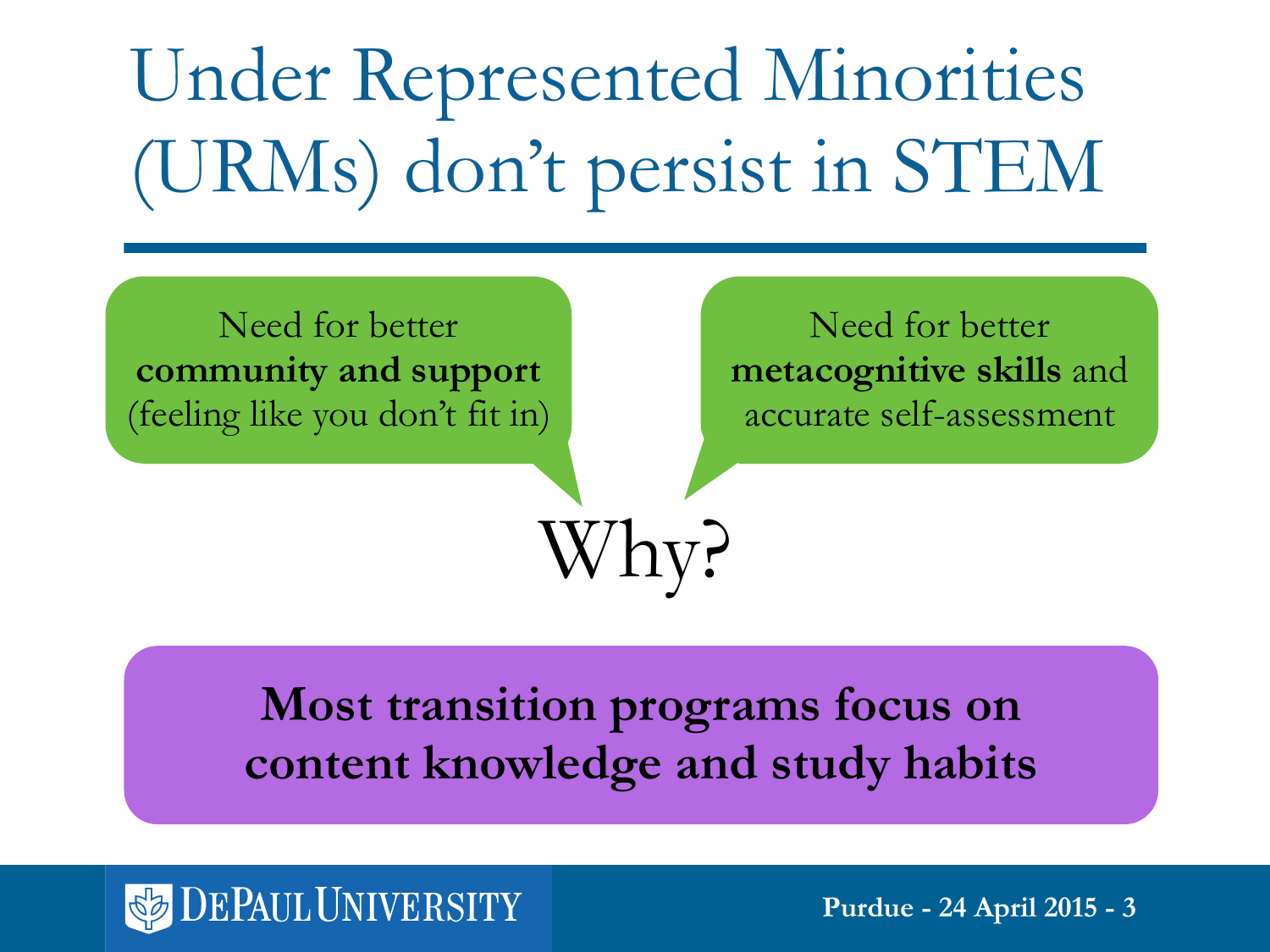Develop metacognitive skills through active and reflective metacognitive activities

Iterative refinement of student models through experimentation

DES **DEPAUL UNIVERSITY** GRAPHIC IDENTITY STANDARDS, *JANUARY <sup>2009</sup>* IGN ELEMENTS **Summer Program Goals**

> Create a community of holistic student support



the background color. When PMS color palettes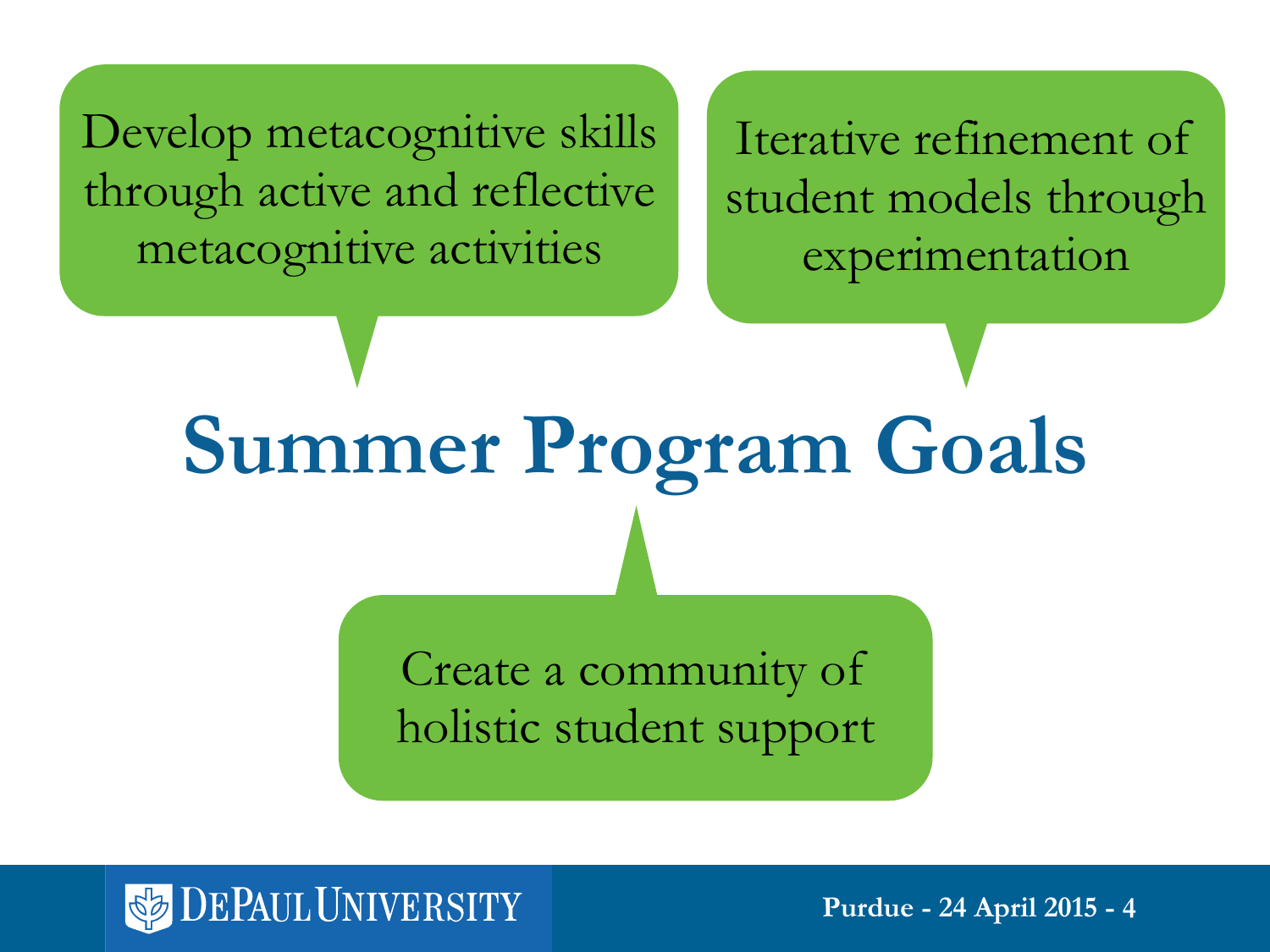### **Listening** to each other

**Valuing other's contributions**

**Asking** each other questions

### **What would community look like in a large discussion? Proposing** one's own ideas **Answering** other's questions **Valuing SELF as contributor**

#### **EPAUL UNIVERSITY**

the background color. When PMS color palettes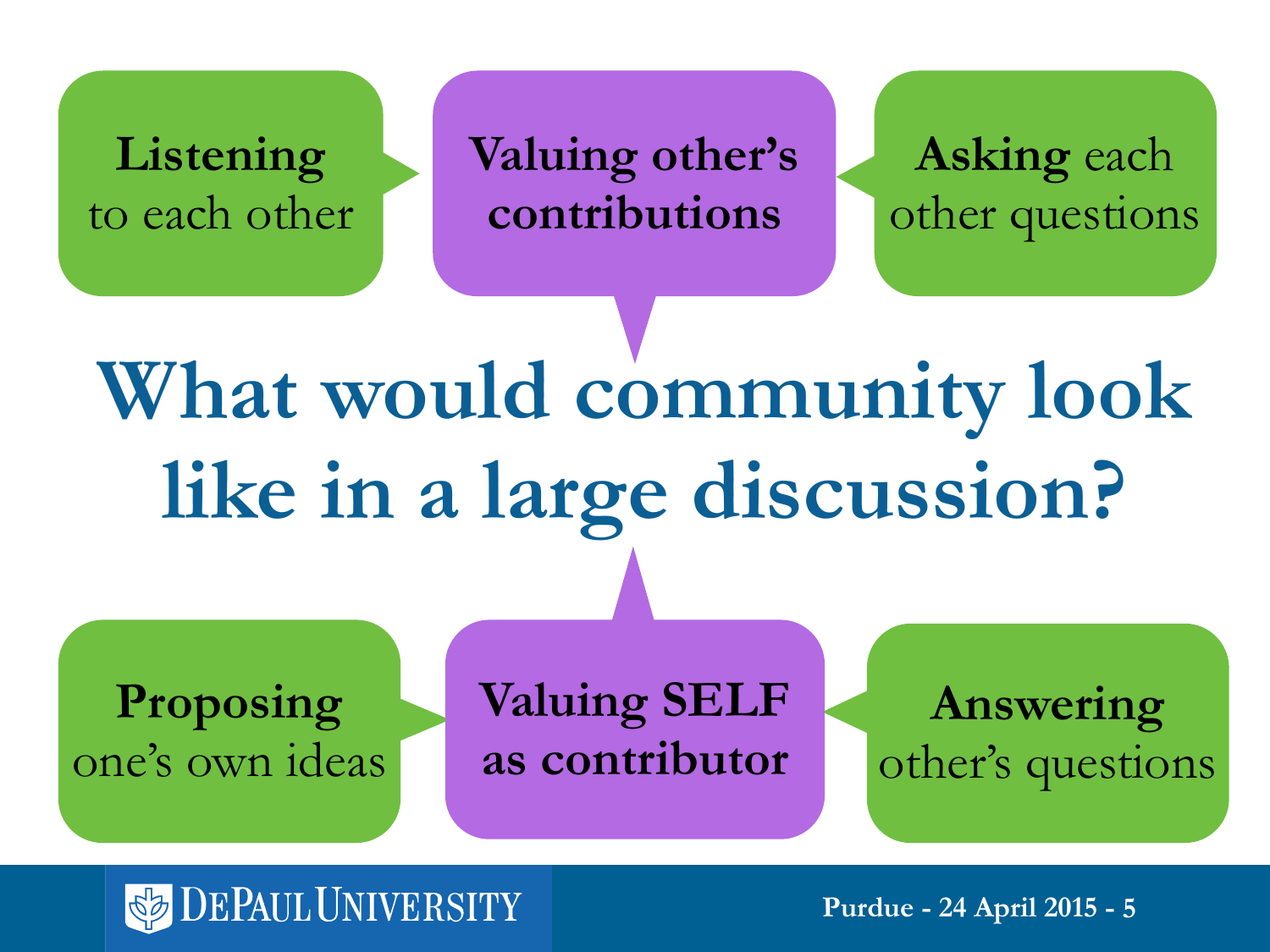# How to Foster Community

### Example of from Day 1

behavior Instructor

Student Response

### Task: Create a sign for "metacognition"

Episode was chosen to be a good example, but is consistent with interactions throughout program



the background color. When PMS color palettes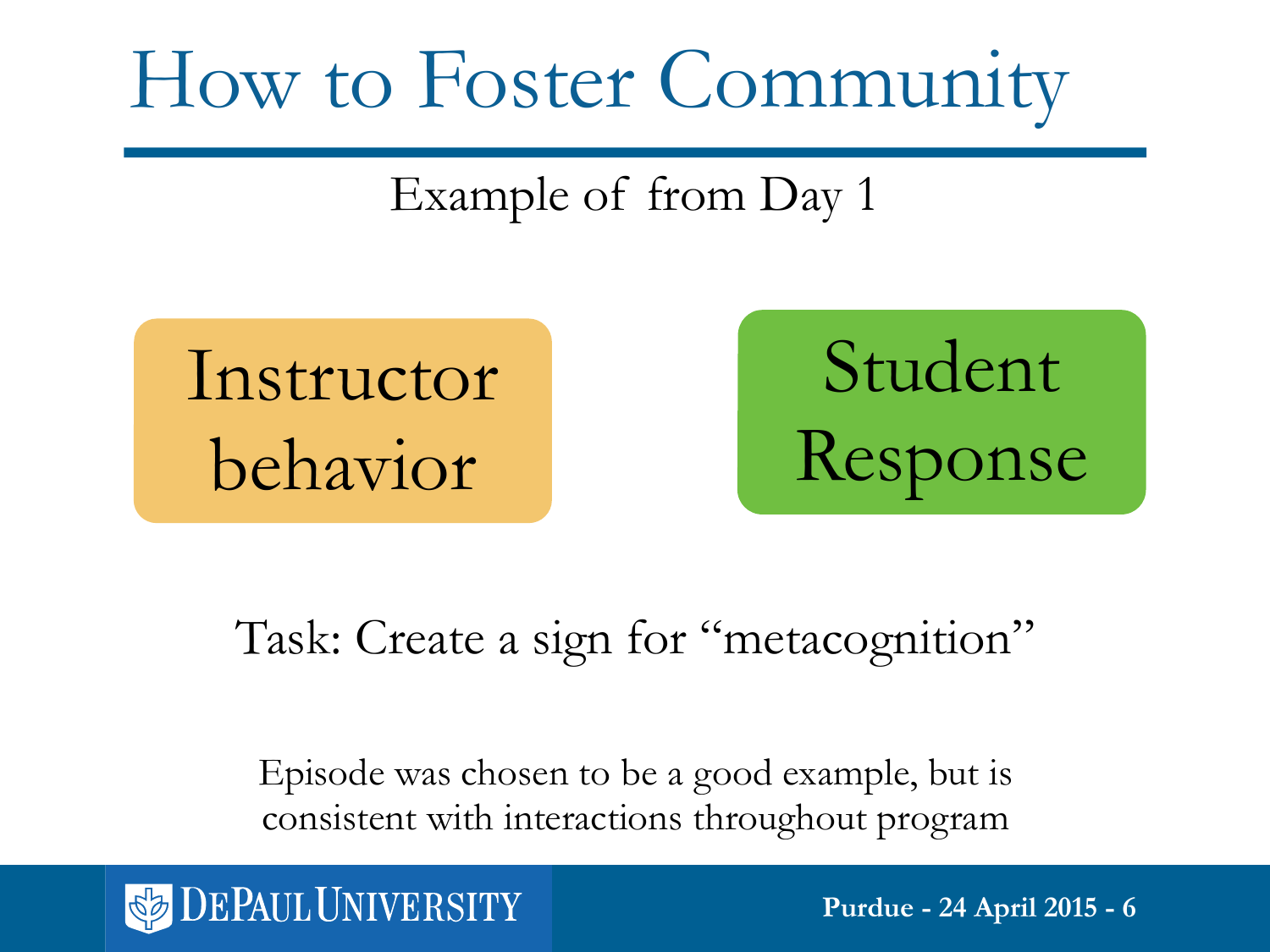- Explicitly refers to students as "experts"
- **UNIVERSITY DEPAYSER** • Models behavior that values student views
	- Deflects questions back to the group
	- Removes himself from the conversation

#### **DEPAUL UNIVERSITY**

the background color. When PMS color palettes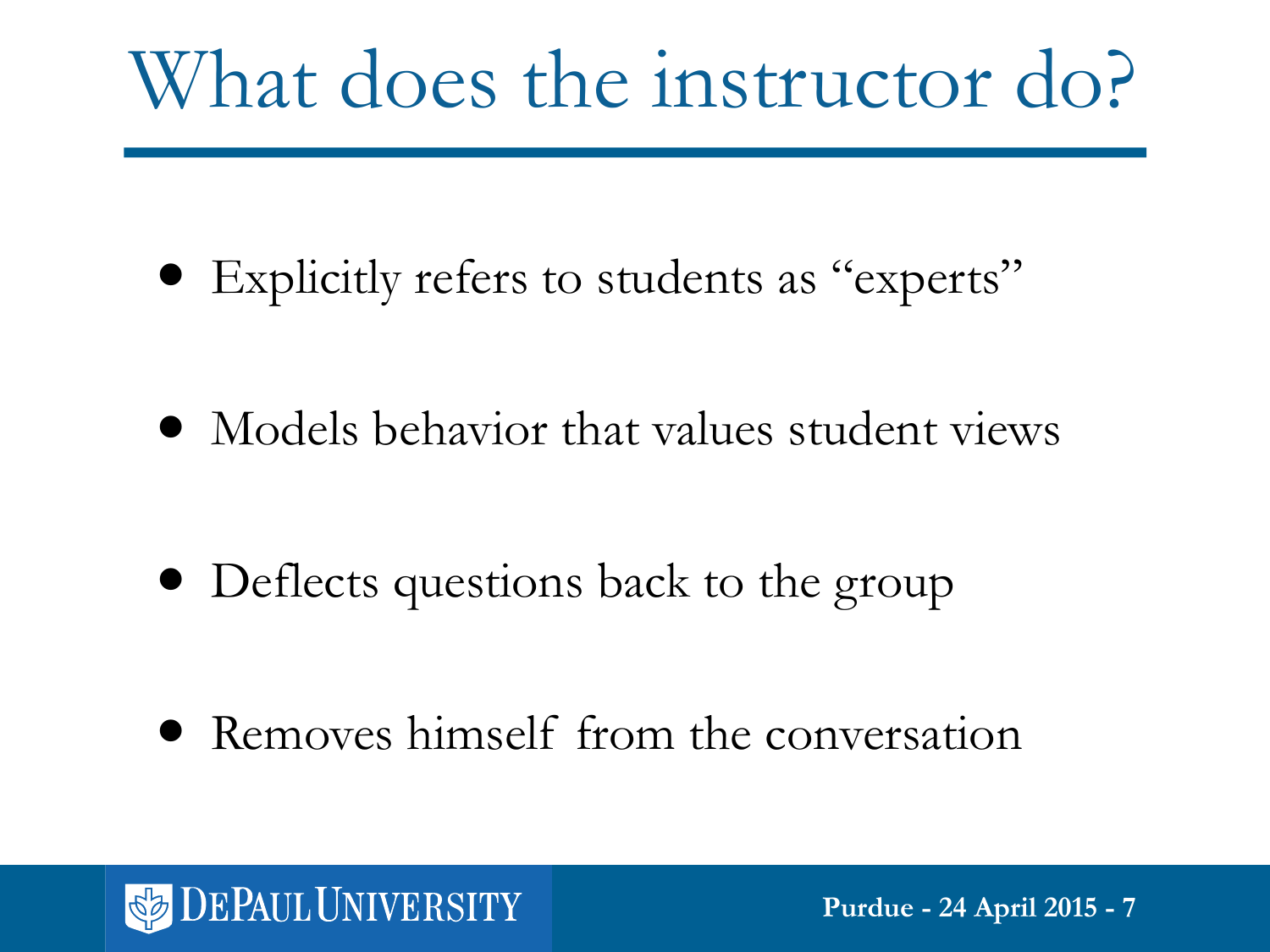- **• Explicitly refers to students as "experts"**
- **UNIVERS DEFIEVIOR** • Models behavior that values student views
	- Deflects questions back to the group
	- Removes himself from the conversation

#### **DEPAUL UNIVERSITY**

the background color. When PMS color palettes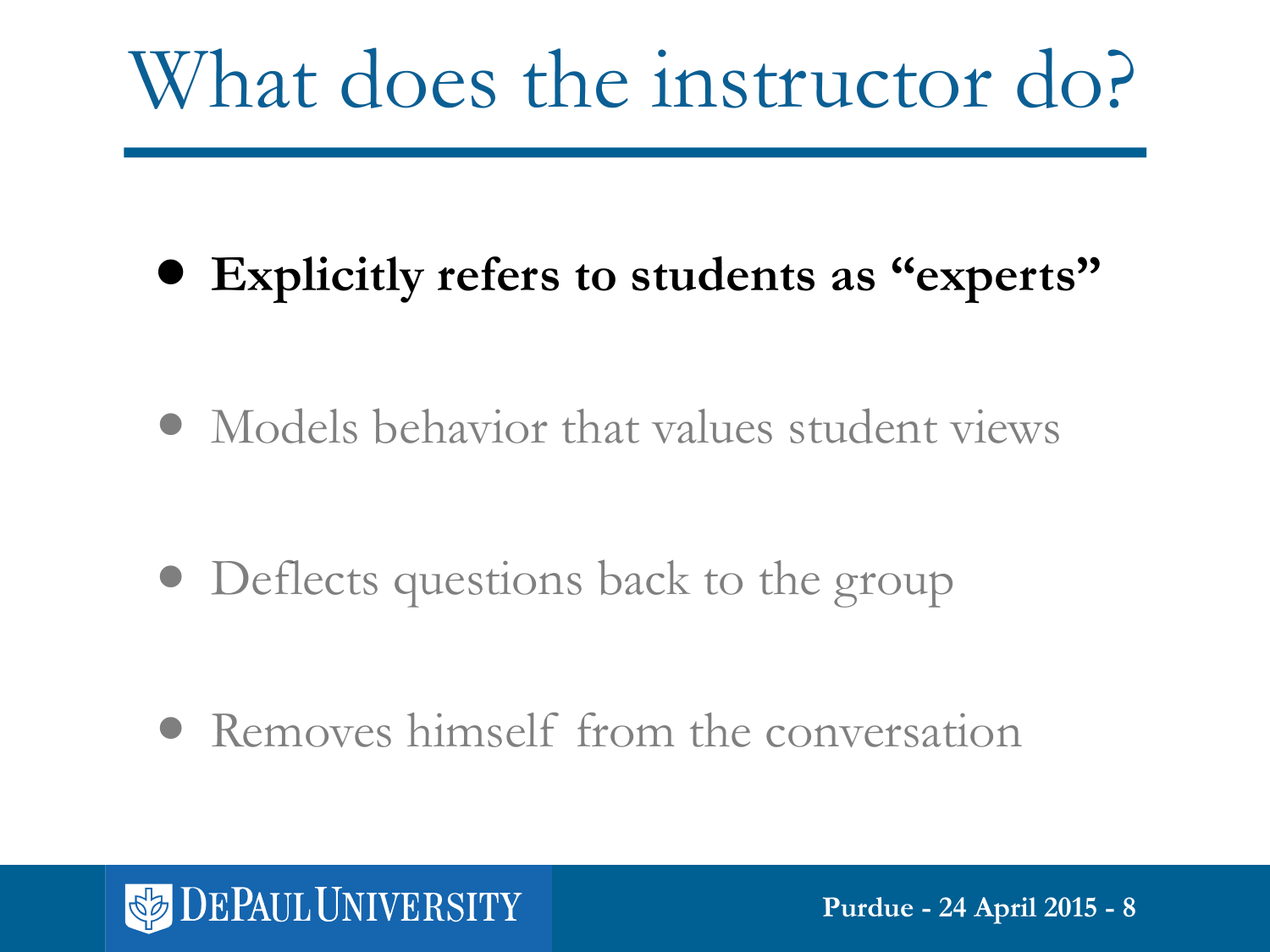# Call students "experts"

• Instructor introduces the task:

DES **DEPAUL UNIVERSITY** GRAPHIC IDENTITY STANDARDS, *JANUARY <sup>2009</sup>* IGN ELEMENTS "…We are going to work with our **experts** to try to come up with a sign that we can use for metacognition and we're going to try to use that sign for the rest of the IMPRESS program."



the background color. When PMS color palettes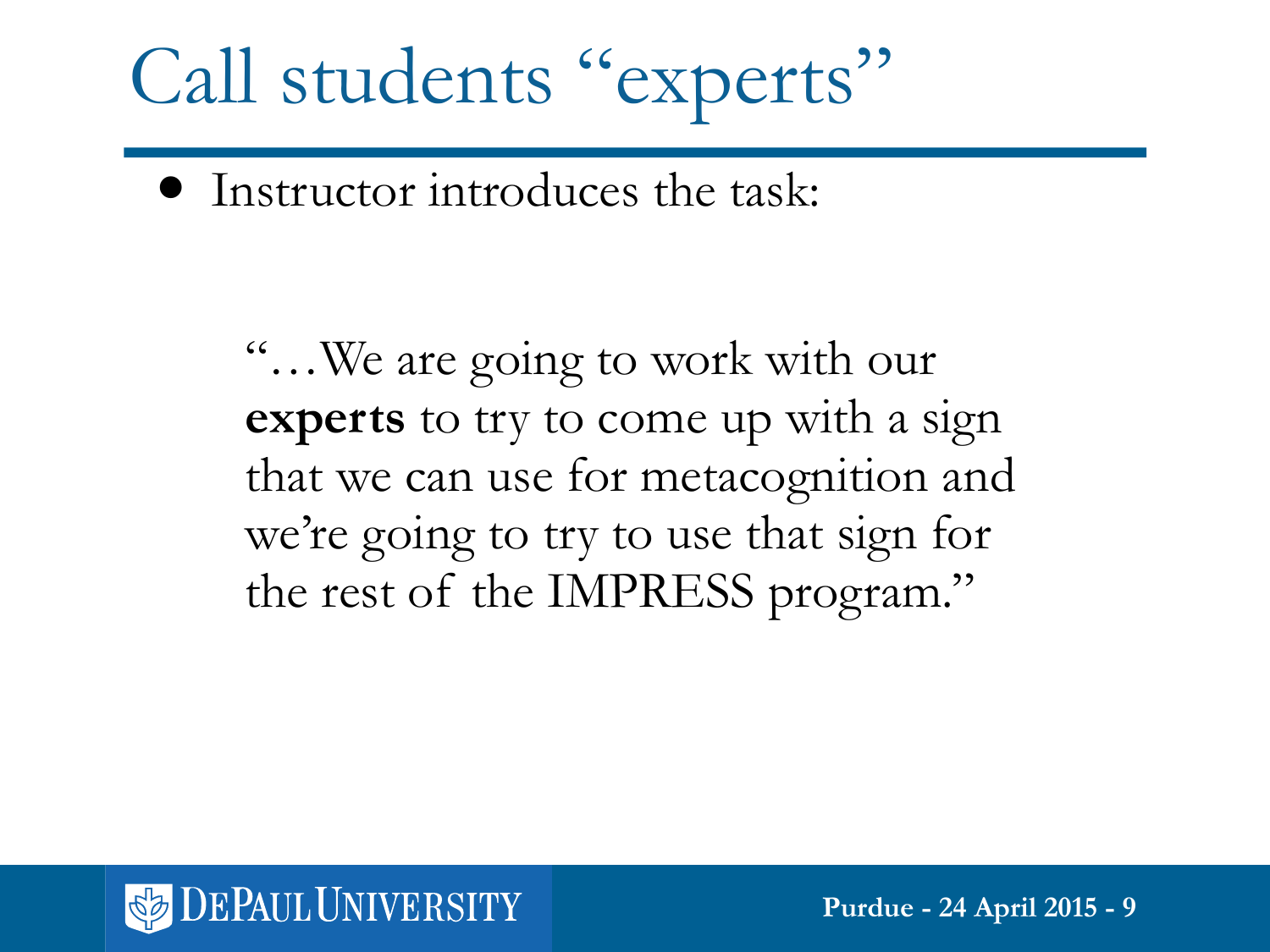- Explicitly refers to students as "experts"
- **UNIVERSIDERITY DESCRIPTION • Models behavior that values student views** 
	- Deflects questions back to the group
	- Removes himself from the conversation

#### **DEPAUL UNIVERSITY**

the background color. When PMS color palettes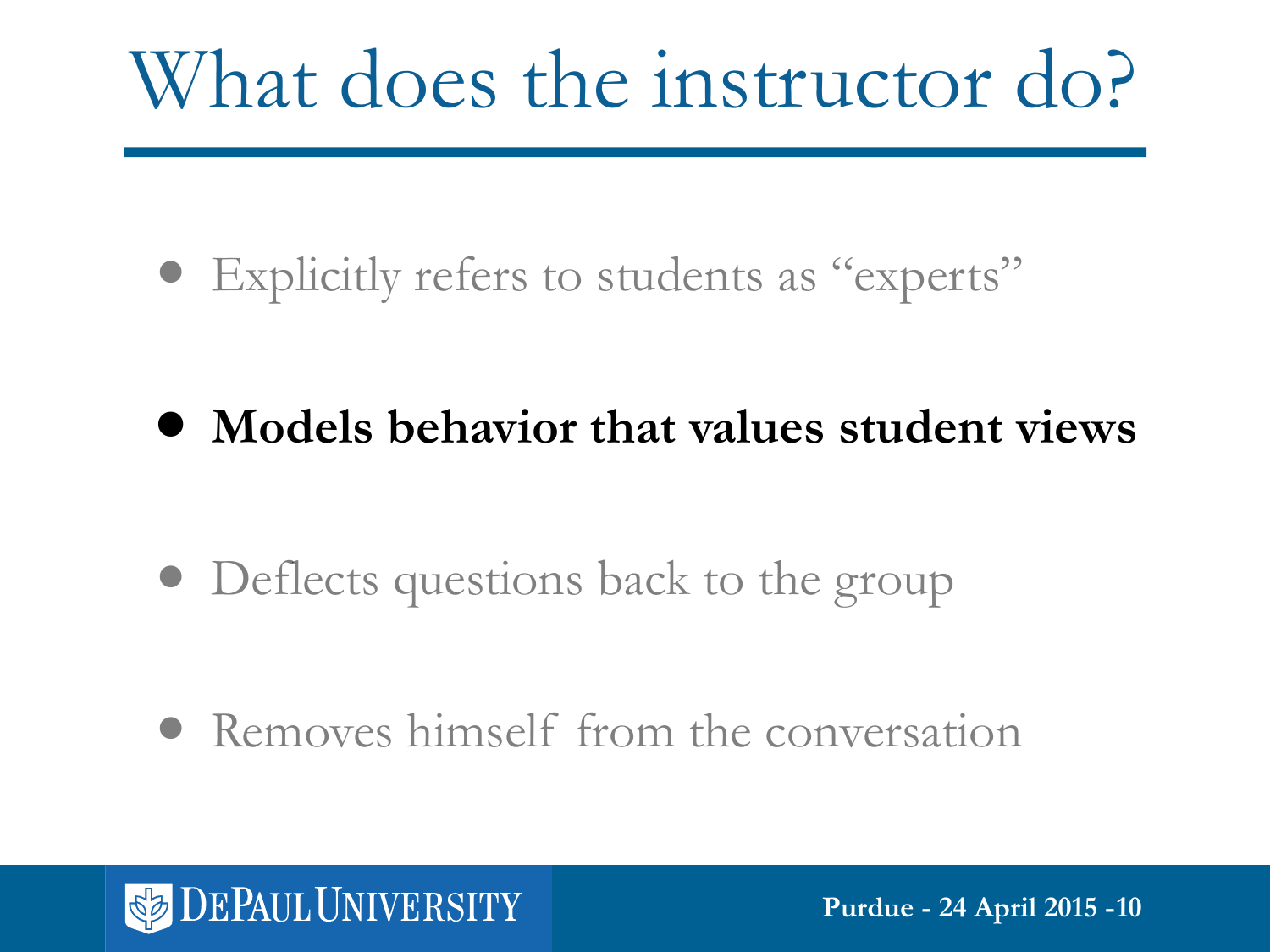- Explicitly refers to students as "experts"
- **UNIVERS DEFIEVIOR** • Models behavior that values student views
	- **• Deflects questions back to the group**
	- Removes himself from the conversation

#### **DEPAUL UNIVERSITY**

the background color. When PMS color palettes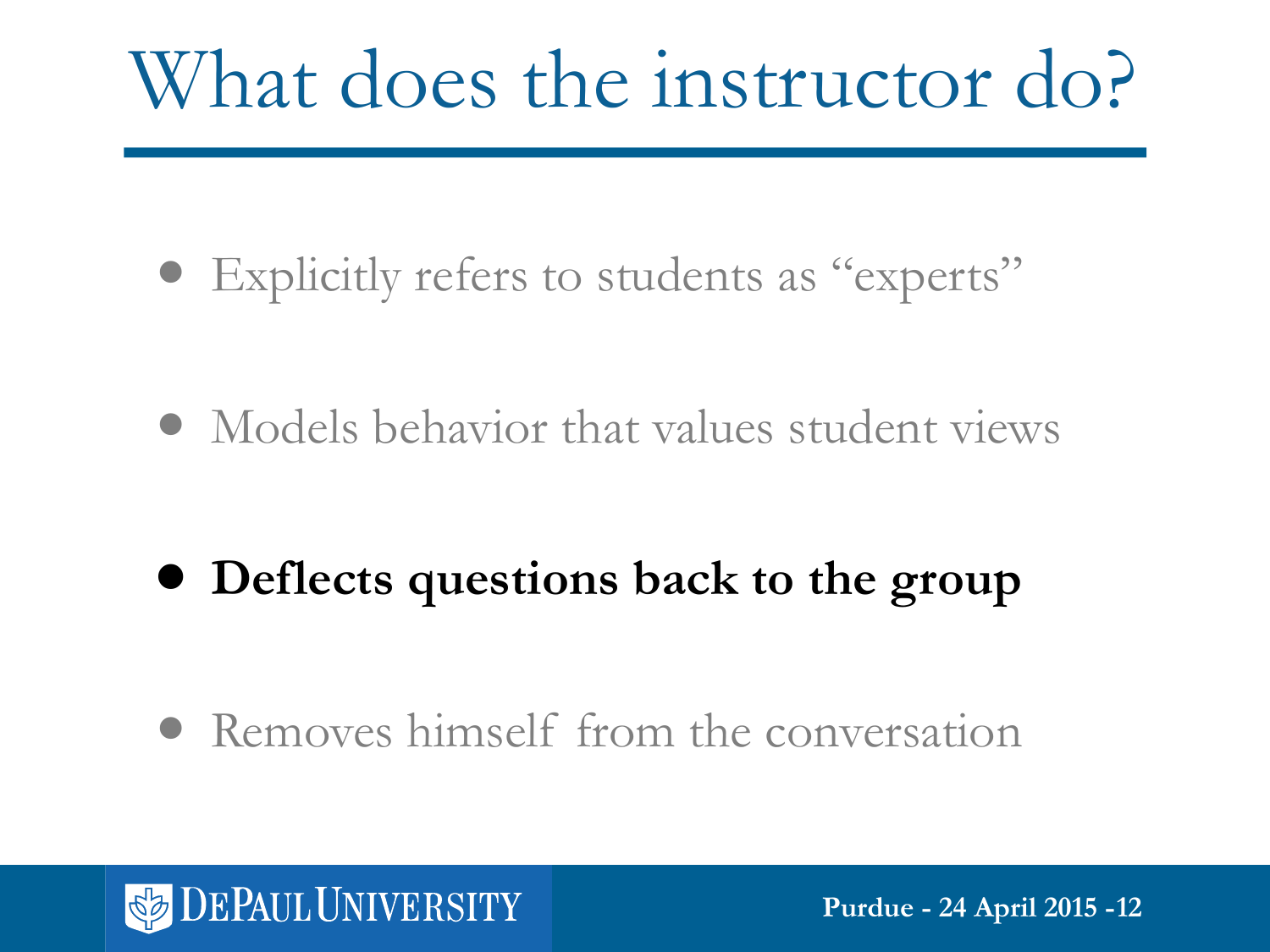## Deflects questions to group

Jonah ask interpreter how to sign "think"

DES **DEPAUL UNIVERSITY** GRAPHIC IDENTITY STANDARDS, *JANUARY <sup>2009</sup>* IGN ELEMENTS

the background color. When PMS color palettes

Ale tries to respond, but Jonah is looking at interpreter

> Instructor tells Jonah to "ask our experts" directing him to Ale

> > Jonah asks Ale directly and she responds

> > > Several other students chime in and the conversation takes off

#### DEPAUL UNIVERSITY

**APS M6.0004 - 12 April 2015 - 13**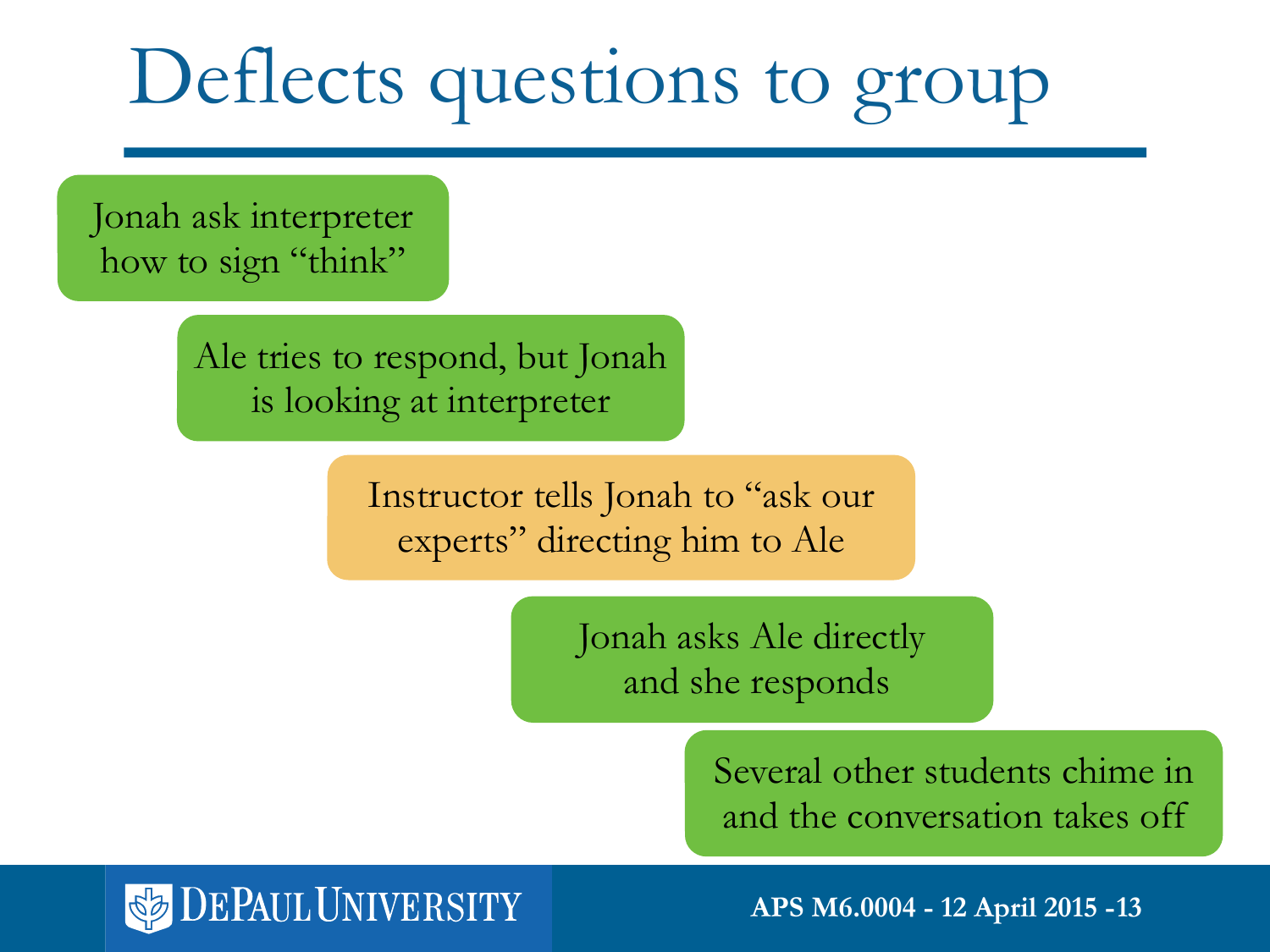- Explicitly refers to students as "experts"
- **UNIVERS DEFIEVIOR** • Models behavior that values student views
	- Deflects questions back to the group
	- **• Removes himself from the conversation**

#### **DEPAUL UNIVERSITY**

the background color. When PMS color palettes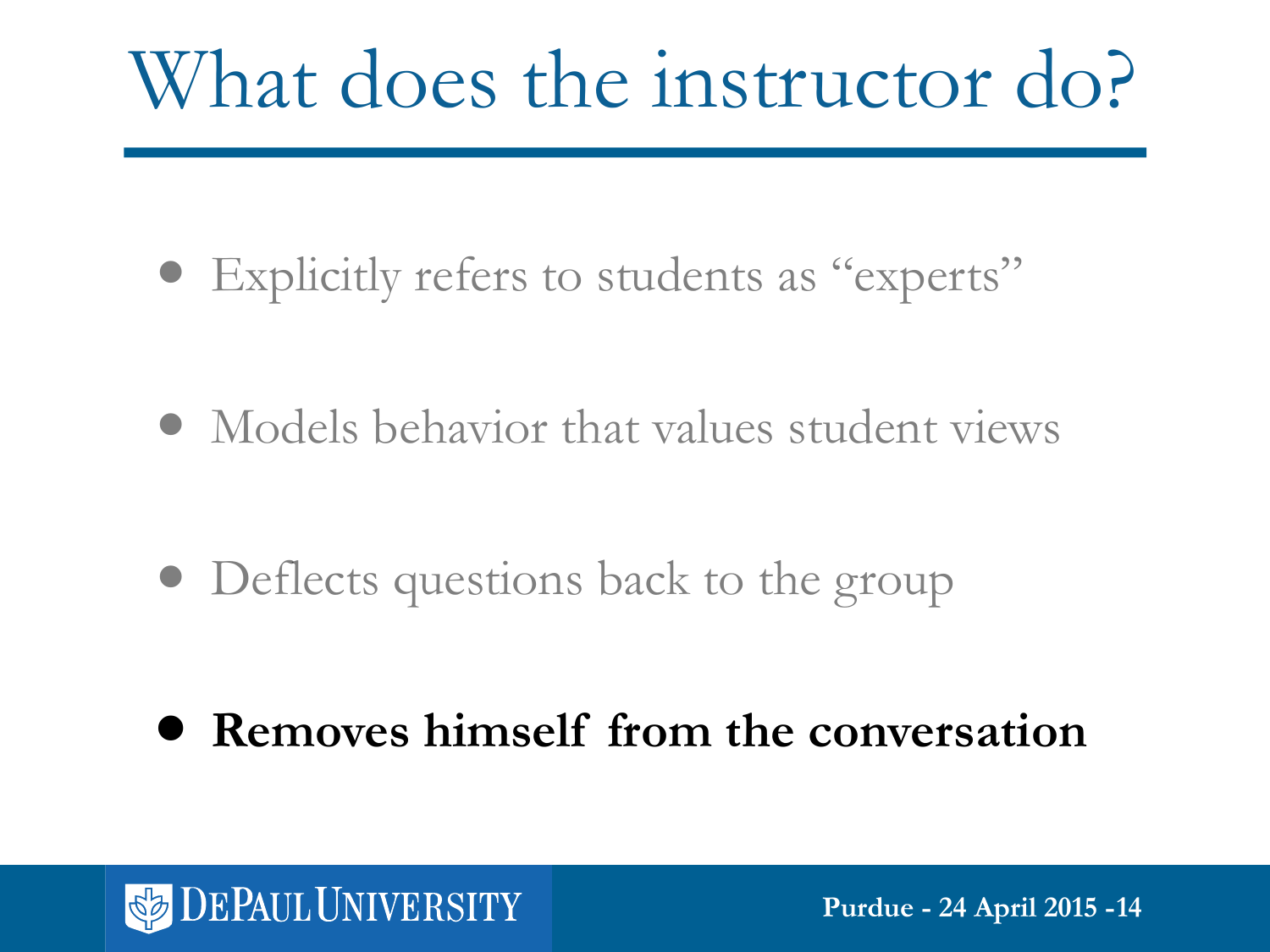### Does it work?

• Jonah's progression through the episode

Asks Interpreter questions about signing

DES **DEPAUL UNIVERSITY** GRAPHIC IDENTITY STANDARDS, *JANUARY <sup>2009</sup>* IGN ELEMENTS Asks other students questions about signs

> Proposes his own ideas for the "metacognition" sign

> > Answers other students questions about signs

### **Students decide on the sign!**



the background color. When PMS color palettes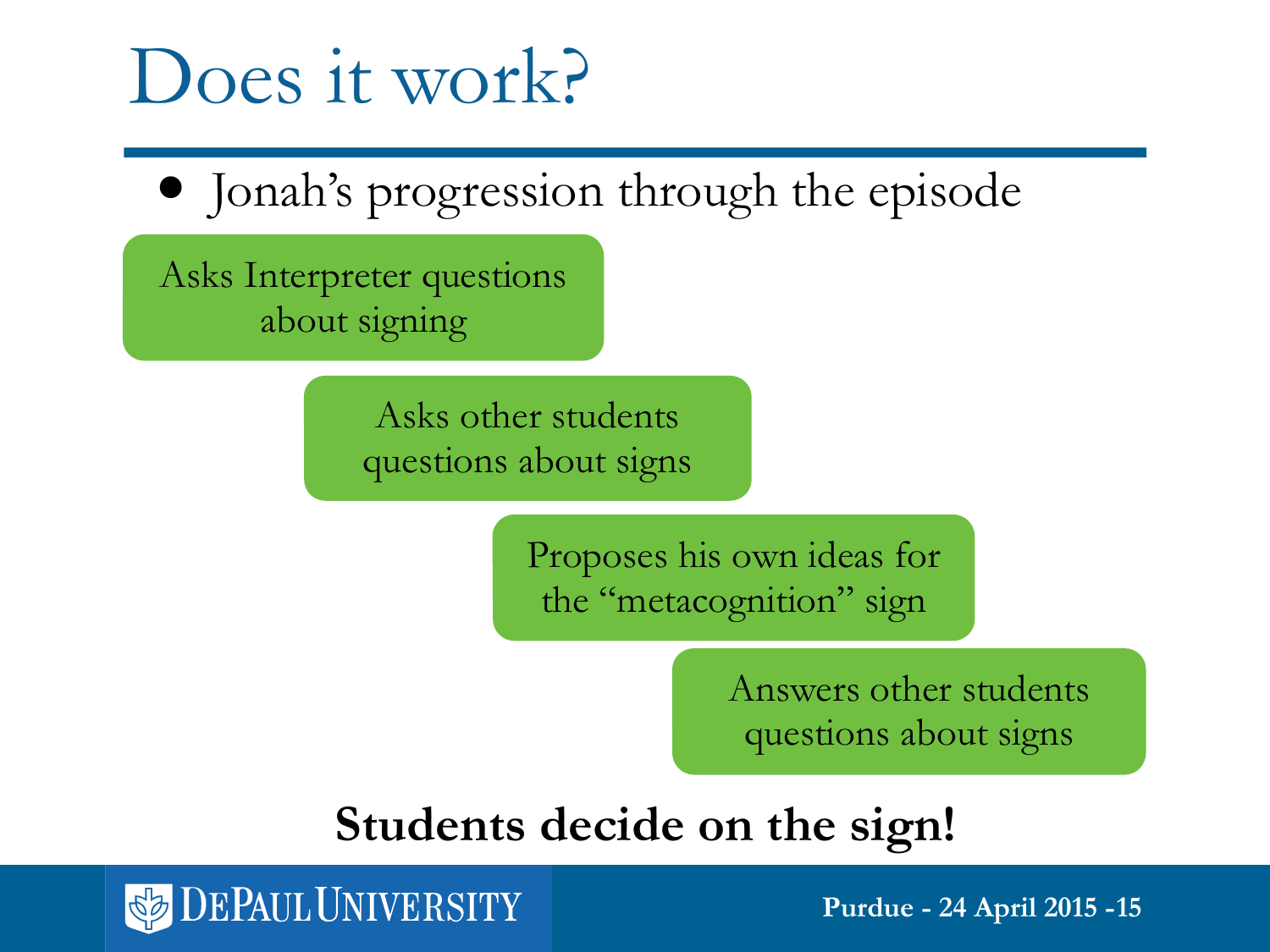# Fostering Community

- Highlight student expertise
- **UNIVERSITY DES ENERGISHMENTS** • Model behavior that values student ideas
	- Deflect questions to peer groups
	- Remove ourselves from the conversation!



the background color. When PMS color palettes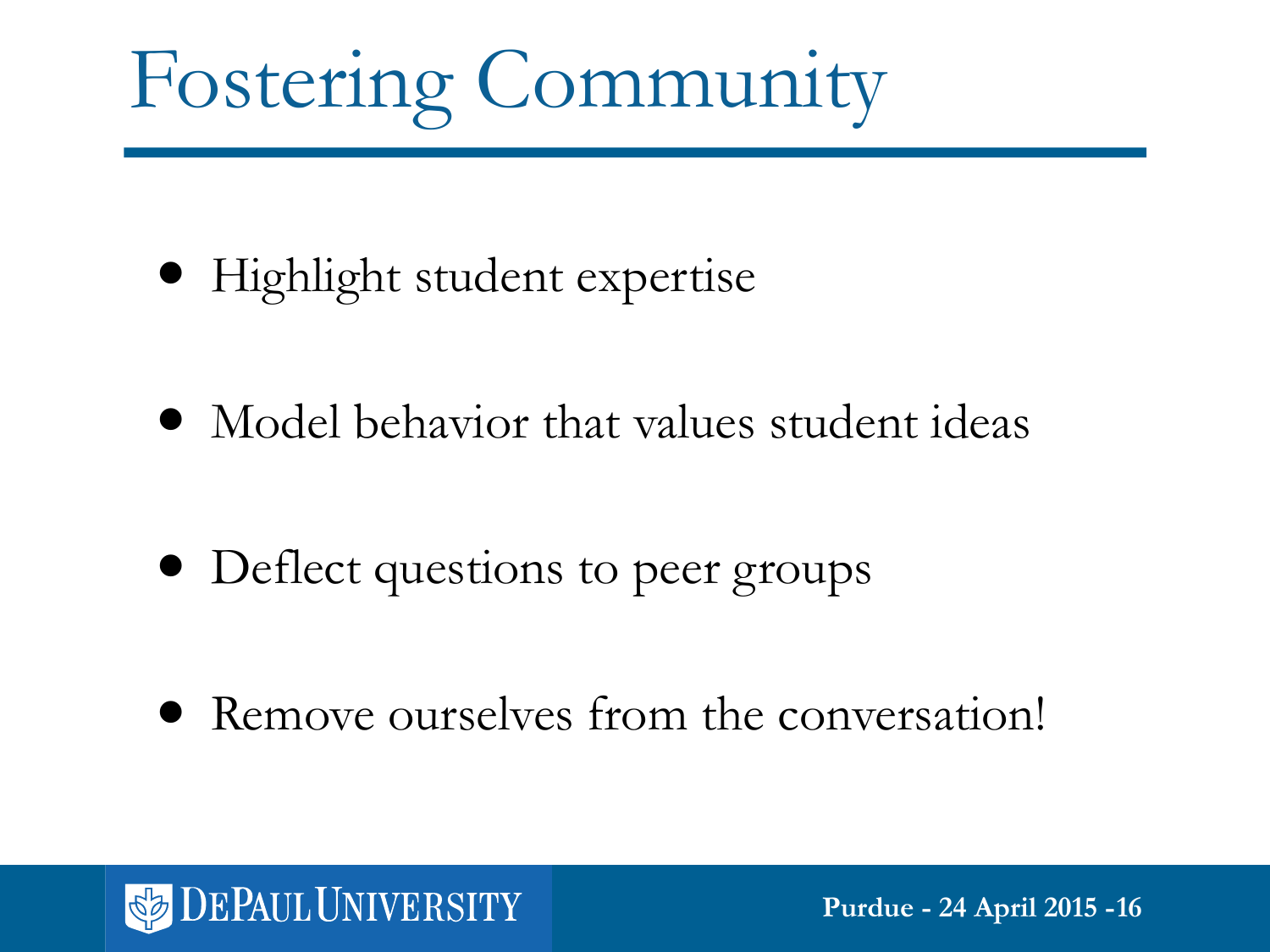Develop metacognitive skills through active and reflective metacognitive activities

Iterative refinement of student models through experimentation

DES **DEPAUL UNIVERSITY** GRAPHIC IDENTITY STANDARDS, *JANUARY <sup>2009</sup>* IGN ELEMENTS **Summer Program Goals**

> Create a community of holistic student support



the background color. When PMS color palettes